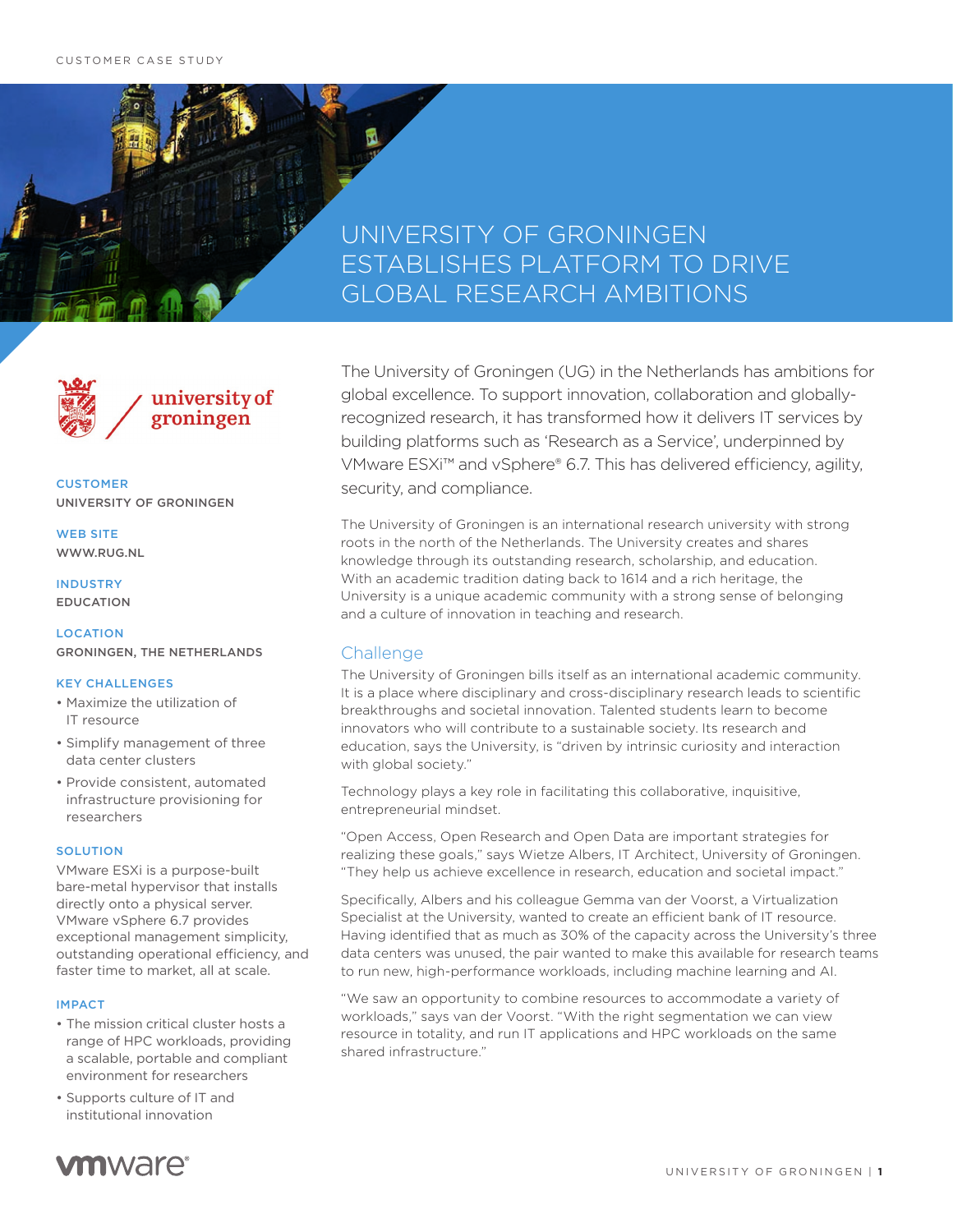*"*IT efficiency is extremely important to us. vSphere 6.7 helps us to use resources to the fullest."

GEMMA VAN DER VOORST VIRTUALIZATION SPECIALIST UNIVERSITY OF GRONINGEN

### VMWARE FOOTPRINT

- VMware ESXi™
- VMware vSphere®
- VMware vSAN™
- VMware Power CLI

The project would increase resource utilization across the institution. By automating access to complex environments across all IT infrastructure using a self-service model for researchers, it would turn time to value from months to hours. In addition, clearer segmentation would help protect private data and research projects, ensuring a secure research environment with compliant infrastructure.

"IT efficiency is extremely important to us. We need to use resources to the fullest," says Albers.

## Action

By unifying the three data centers, with a minimum 80GB bandwidth, the University ensures resources are managed and automated effectively. There is a total of 3.5 THz 1296 CPU cores, with 27TB of memory.

Central to this is VMware ESXi and vSphere 6.7. VMware ESXi is a purpose-built baremetal hypervisor that installs directly onto a physical server. With direct access and control of underlying resources, ESXi is currently more efficient than hosted architectures and can effectively partition hardware to increase consolidation ratios and cut costs for users. vSphere 6.7 provides exceptional management simplicity, outstanding operational efficiency, and faster time to market—all at scale.

Van der Voorst says, "Only VMware was able to deliver this functionality at the time. All our ESXi nodes have 11 VMK-adapters so, they have 11 IP-addresses, 150 networks divided over three vSwitches, and 60 datastores. During the installation and configuration we set storage policies, installation of VIBs, port group settings, log servers, NTP servers, SSH keys, and access to the ESXi shell. Thanks to the scripted installation/configuration, this was no problem."

She lists a range of compelling new features offered by vSphere 6.7: "NVIDIA GPU support, improved overall performance using the latest hypervisor version, and improved vCenter APIs to help automation."

### Impact

The result allows UG to maximize the use of IT resource, lowering costs and drastically improving the user experience. Resource computing enables UG to smoothly handle workloads from separate user communities, be they academia, research or the University's business users.

"We do more with the VMware infrastructure. We provide the ability for data scientists to use the reserved overcapacity to run HPC workloads on the same mission critical infrastructure," says van der Voorst. "Researchers now have more time to dig into even more innovative solutions."

The platform supports a range of application frameworks central to the research work being done at UG. These include Gromacs (Groningen Machine for Chemical Simulation, originally developed at UG); TensorFlow (an open machine learning framework, originally developed by Google); Caffe (a deep learning framework, from UC Berkeley); Relion (an application for refinement of images in electron cryo-microscopy); and AmberTools (a biomolecular simulation application).

# **vm**ware<sup>®</sup>